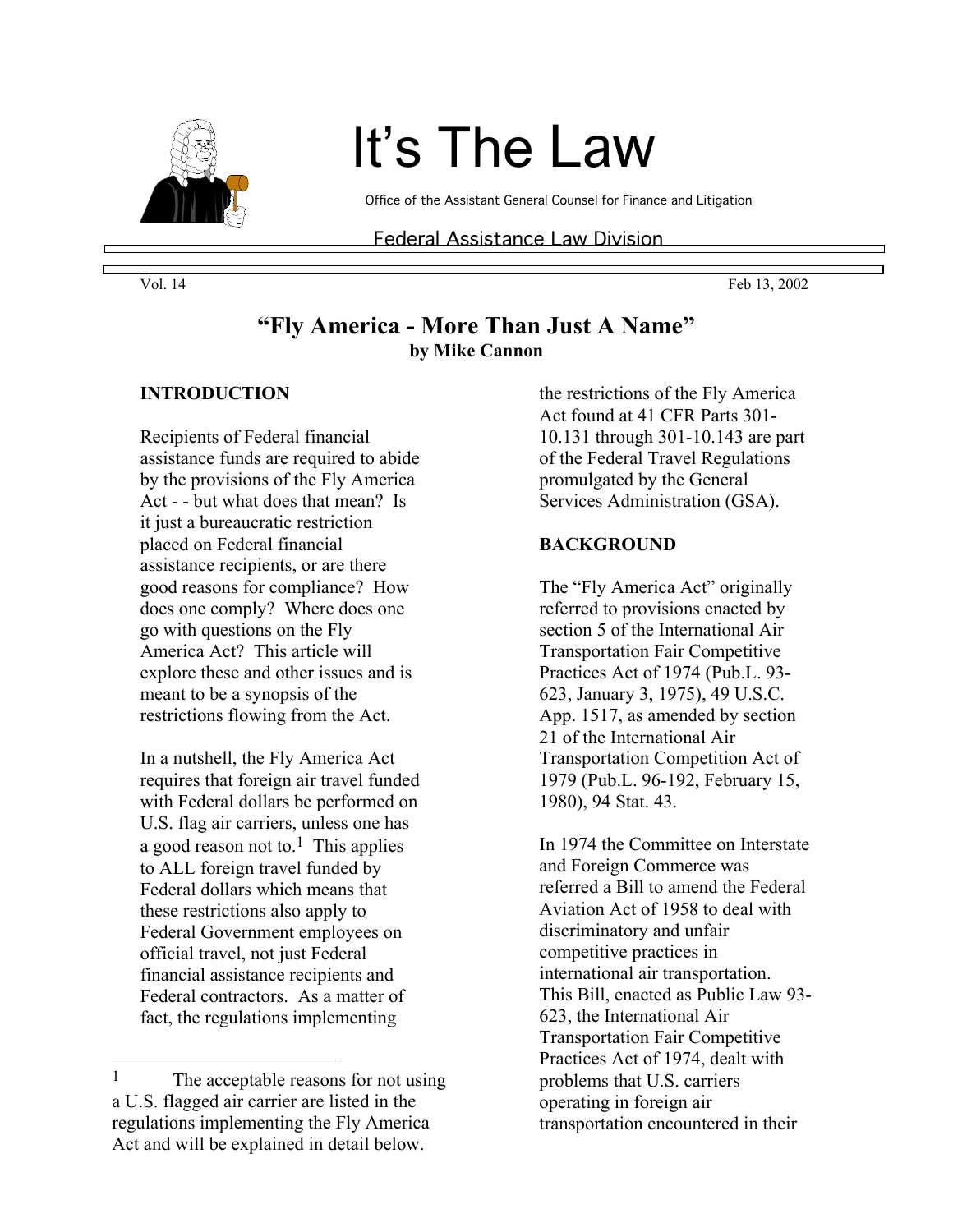competition with foreign carriers. More specifically for our purposes, the Bill encouraged travel to and from the U.S. on U.S. carriers and required that transportation of Government-financed passengers and property be on U.S. carriers.2 The Committee noted that discriminatory and unfair competitive practices were prevalent in many of the countries where U.S. carriers operated. Practices included the uneven application of national taxes, delays and considerable paperwork requirements imposed on U.S. carriers in currency conversions, preferences for the local carrier in accessibility to airport facilities and services, and denial to U.S. carriers of domestic connecting space within a foreign country.3 Subsection (a) of section 5 of the Act provided that when foreign transportation of persons or property is paid for or furnished by the U.S. Government, Agencies were to take steps to assure that the air transportation was furnished by U.S. air carriers. Additionally, expenditures from appropriated funds for foreign air travel that did not meet such standards were to be disallowed by the Comptroller General unless satisfactory proof of necessity was shown.

The International Air Transportation Competition Act of 1979 amended the 1974 Act in two ways. First, it allowed the use of foreign carriers if U.S. flagged air carrier services were not "reasonably available" between two foreign points. This was an

3 H.Rep.No. 93-1475, 1974 U.S.C.C.A.N. 7461,7463.

 $\overline{a}$ 

effort to avoid undue delays. Secondly, it authorized the U.S. Government to negotiate the right to carry U.S. Government-financed passenger traffic with foreign governments in return for liberal bilateral agreements that benefitted the public and U.S. air carriers.4 The Act was repealed by P.L. 103- 272, which promulgated 49 U.S.C. § 40118, which is the present day version of the Fly America Act as amended.

### **FINAL RULES**

Subsection 127(d) of the General Accounting Office Act of 1996 (P. L. 104-316) amended 49 U.S.C. § 40118 to require that the Administrator of GSA issue regulations under which agencies may permit payment for transportation on a foreign air carrier when such transportation is determined necessary. Prior to this amendment, regulations were promulgated by the Comptroller General and were found at 41 CFR 301-3.6. On April 7, 1998, GSA published a proposed rule,<sup>5</sup> with request for comments, that amended the Federal Travel Regulation pertaining to the use of U.S. flag air carriers under the Fly America Act. The proposed rule allowed for a 30 day comment period during which GSA received comments from Federal agencies, U.S. air carriers, an air carrier association, and non-Government entities. GSA published the final rule on November 13, 1998, $6$  which was

5 63 FR 16936

 $\overline{a}$ 

6 63 FR 63417

<sup>2</sup> Legislative History of P.L. 93-623, as found in H.Rep.No. 93-1475, 1974 U.S.C.C.A.N. 7461,7462.

<sup>4</sup> Legislative History of PL 96-192, as found in H.Rep.No. 96-329, 1979 U.S.C.C.A.N. 54, 65.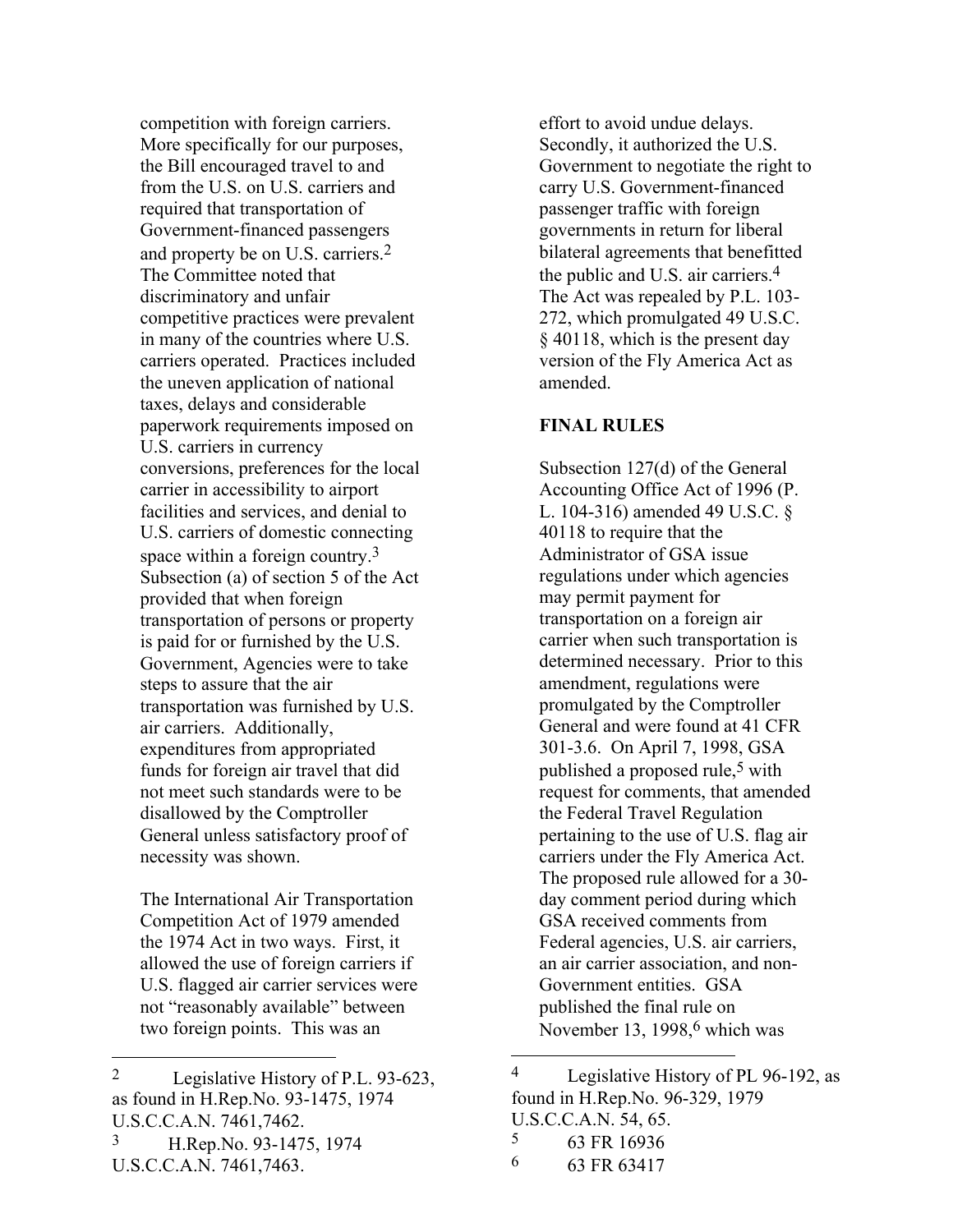codified in the Code of Federal Regulations at 41 CFR Parts 301- 10.131 to 301-10.143, which also removed the former regulations found at 41 CFR 301-3.6.

The final rules were written in plain language style in an effort to make the regulations easier to understand and use -- a question and answer format. The new regulations brought about a few changes. The new regulations reduced the connecting time for use the of a U.S. flag air carrier service at an overseas interchange point from six hours down to four; required that airline tickets issued under a code share agreement identify the U.S. flag air carrier's designator code and flight number; removed references to "gateway airport in the United States" and "gateway airport abroad" for determining when a U.S. flag air carrier is available or reasonably available;7 and implemented a new method for calculation of a grantee's or recipient's liability for unauthorized transportation on a foreign air carrier. The regulations are easy to read and are the first place you should go if you have a question about compliance with the Fly America Act.

7 Under the old regulations, a "gateway airport in the United States" was the last airport in the U.S. from which the traveler's flight departed or the first airport in the U.S. at which the traveler's flight arrived; and a "gateway airport abroad" was the airport abroad from which the traveler last embarked en route to the U.S. or at which the traveler first debarked incident to travel from the U.S. The terms were used in determining whether a U.S. flag air carrier was available or reasonably available, and were a source of some confusion in the past.

 $\overline{a}$ 

#### **WHEN DO THE RESTRICTIONS OF THE FLY AMERICA ACT APPLY?**

The restrictions of the Fly America Act apply whenever travel is financed by U.S. Government funds. Essentially, if your travel is paid for by the U.S. Government, you have to use a U.S. flag air carrier.

U.S. flag air carrier means that the carrier providing the service holds a certificate under 49 U.S.C. § 41102, and the services are authorized by such a certificate, or by exemption or regulation. Additionally, U.S. flag air carrier service is also defined as service provided under a **code share agreement** with a foreign air carrier. A **code share agreement** is common industry practice. It is a marketing arrangement where one airline puts its code on the flights of another airline in order to coordinate services and advertise and sell the other airline's services as its own, i.e., the code-share flights are marketed by U.S. carriers as their own flights. Some or all of the transportation is provided by another carrier which carries its partner's designator code. Regulations promulgated by the Department of Transportation require airlines involved in code sharing to inform prospective passengers as soon as possible during calls to reservation offices when the flight involves a code share and to identify the carrier actually providing the service. The airlines must do this, even if the customer has not asked to book the flight. Therefore, when you book a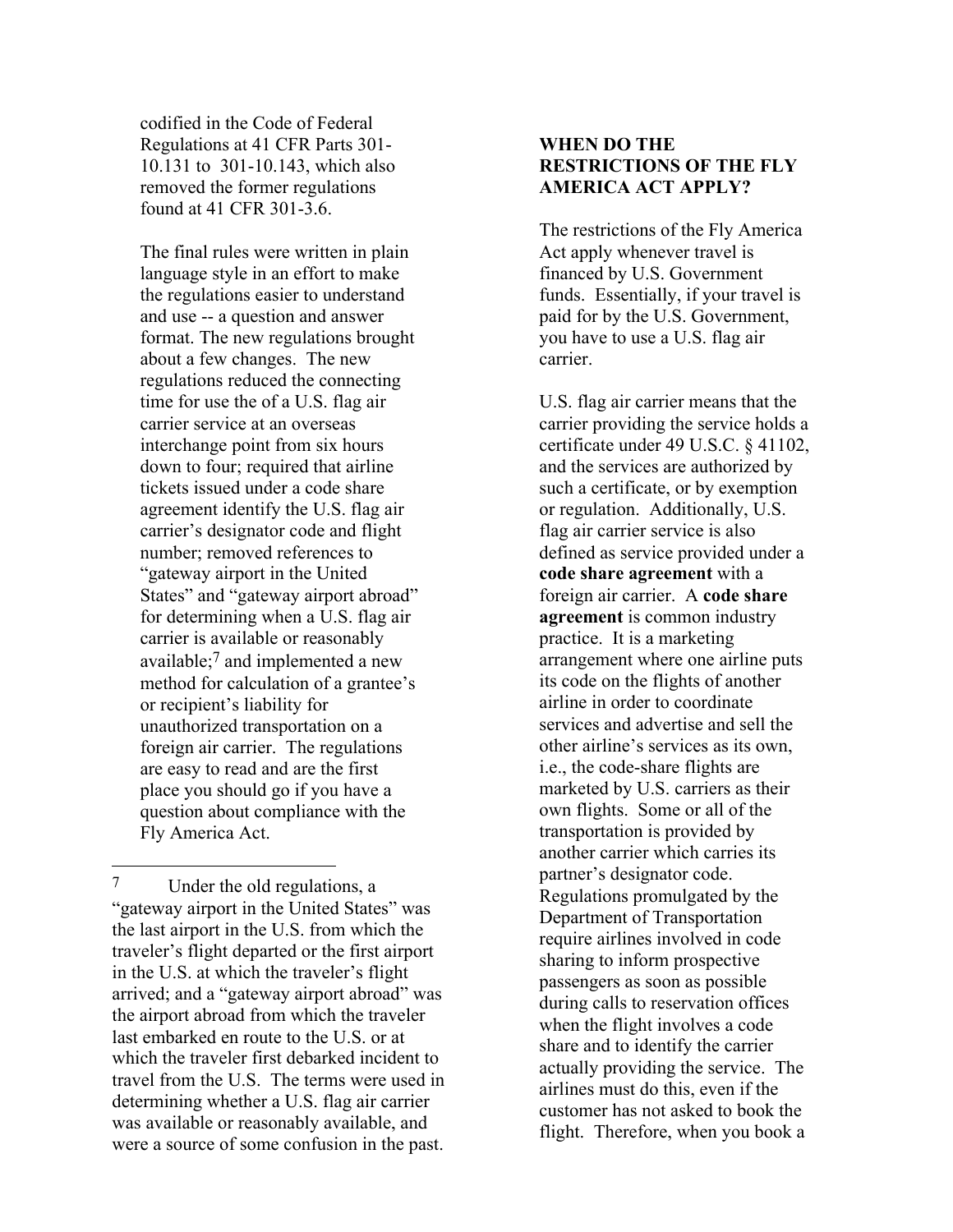flight with an airlines, they are required to tell you if a code share agreement exists that will affect your travel. If you are not sure, ask the airlines representative.

Additionally, when using a code share, the ticket, or documentation for an electronic ticket, identifies the U.S. flag air carrier's designator code and flight number. The designator code and flight number are the essential features because this shows how the money flows.

#### **SOME GENERAL EXCEPTIONS TO THE FLY AMERICA ACT**

To every rule, there are some exceptions, and the Fly America Act is no different. As a matter of fact, there are many exceptions to the Act. Some of the exceptions are listed below.

**A matter of necessity.** It is determined that use of a foreign air carrier is a matter of necessity. How does one make that determination? 41 CFR 301-10.138 gives some guidance. Using a foreign air-carrier is deemed a necessity when service by a U.S. air-carrier is available, but cannot provide the air transportation needed or use of the U.S. air-carrier will not accomplish the agency's mission. Some circumstances dictating a necessity are when an agency determines that use of a foreign air-carrier is necessary for medical reasons, or if use is required to avoid an unreasonable risk to a traveler's safety (requires written approval by an agency on a case-bycase basis), or when a traveler can't purchase a ticket in his/her authorized class of service on a U.S. air-carrier, but can purchase one in

his/her authorized class on a foreign air-carrier.

**Travel under a bilateral agreement.** Transportation is provided under a bilateral or multilateral air transportation agreement between the U.S. and another country. The Secretary of Transportation has to have determined that the agreement meets the requirement of the Fly America Act.

#### **Employees of Certain Agencies.**

Another exception applies to officers and employees of the Department of State, U.S. Information Agency, U.S. International Development Corporation Agency, or the Arms Control Agency whose travel is paid for by funds appropriated to one of those agencies and the travel is between two places outside the U.S.

**No U.S. Air-Carrier Service on that Particular Leg.** If there is no U.S. air-carrier that provides service on a certain leg of your flight, then you may use a foreign air carrier. But only to or from the nearest exchange point on a usually traveled route to connect with a U.S. air-carrier.

**Involuntary Re-routing.** You can use a foreign air-carrier if a U.S. air carrier involuntarily re-routes your travel and puts you on a foreign air carrier.

**Saving a Substantial Amount of Time.** You can use a foreign air carrier if service on the foreign air carrier would be three hours or less, AND use of a U.S. air-carrier would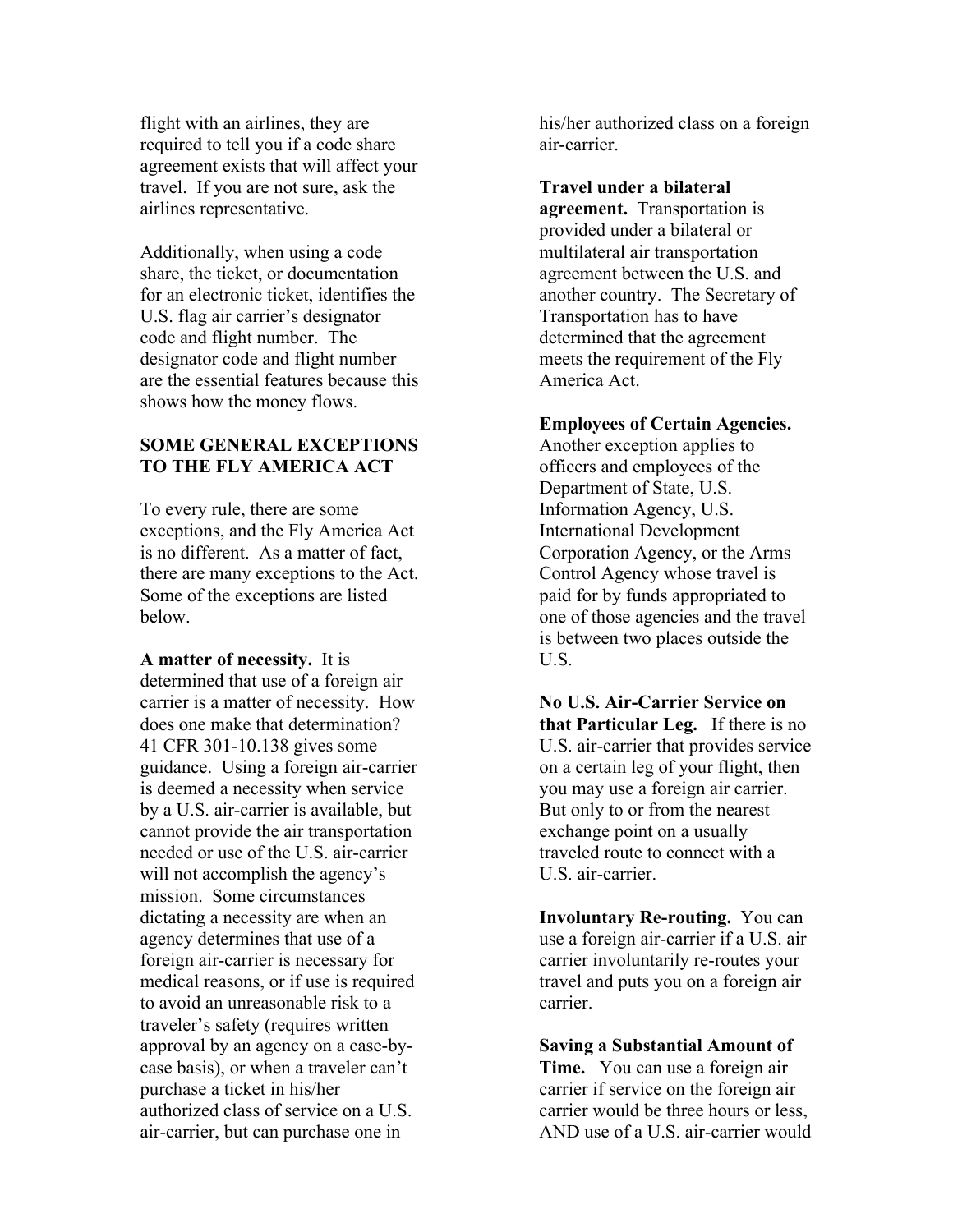at least double your en route travel time.

#### **Costs of Transportation Reimbursed by a Third Party.**

You may use a foreign air-carrier when the costs of your transportation are reimbursed in full by a third party, such as a foreign government or international agency.

#### **SOME SPECIFIC EXCEPTIONS TO THE FLY AMERICA ACT**

In addition to the general exceptions above, there are some specific exceptions to be aware of, and they depend on whether your origin and destination are outside of the U.S., or whether your travel is between another country and the U.S.

**Travel between the U.S. and another country.** Below are some exceptions to keep in mind that only apply when your travel is between the U.S. and another country. (1) If a U.S. flag air carrier offers nonstop or direct service (no aircraft change) from your origin to your destination, you have to use a U.S. air carrier, UNLESS, use of the U.S. air carrier would extend your travel time, including a delay at your origin, by 24 hours or more. (2) If a U.S. flag air carrier does not offer nonstop or direct service (no aircraft change) between your origin and your destination, you MUST use a U.S. air carrier on every portion of your route where the U.S. carrier provides service, unless, when compared to using a foreign air carrier, use of the U.S. carrier would (a) increase the number of aircraft changes you make outside the U.S. by 2 or more; (b) use of the U.S. air

carrier would extend your travel time by at least 6 hours or more, or (c) the use of a U.S. air carrier would require a connecting time of 4 hours or more at an overseas interchange point.

#### **Travel solely outside the U.S.**

Below are some exceptions to the Fly America Act requirements that apply when you travel solely outside the U.S., and a U.S. flag air carrier provides service between your origin and destination. Basically, you have to use the U.S. air carrier unless, when compared to using a foreign air carrier, use of the U.S. air carrier would: (1) increase the number of aircraft changes you have to make en route by 2 or more; (2) extend your travel time by 6 hours or more; or (3) require a connecting time of 4 hours or more at an overseas interchange point.

#### **DOCUMENTATION REQUIRED WHEN USING A FOREIGN AIR CARRIER**

When using a foreign air carrier, a grantee will need to provide a certification as to why a foreign air carrier must be used. According to section 301-10.142, the certification must include (a) the traveler's name; (b) the dates of travel; (c) the origin and destination of travel; (d) a detailed itinerary of the travel, including the name of the air carrier and flight number for each leg of the trip; and (e) a statement explaining why the travel performed by the grantee met one of the exceptions to the requirements of the Fly America Act. The certification should go to the Grants Officer when requesting approval to use a foreign flag air carrier, and a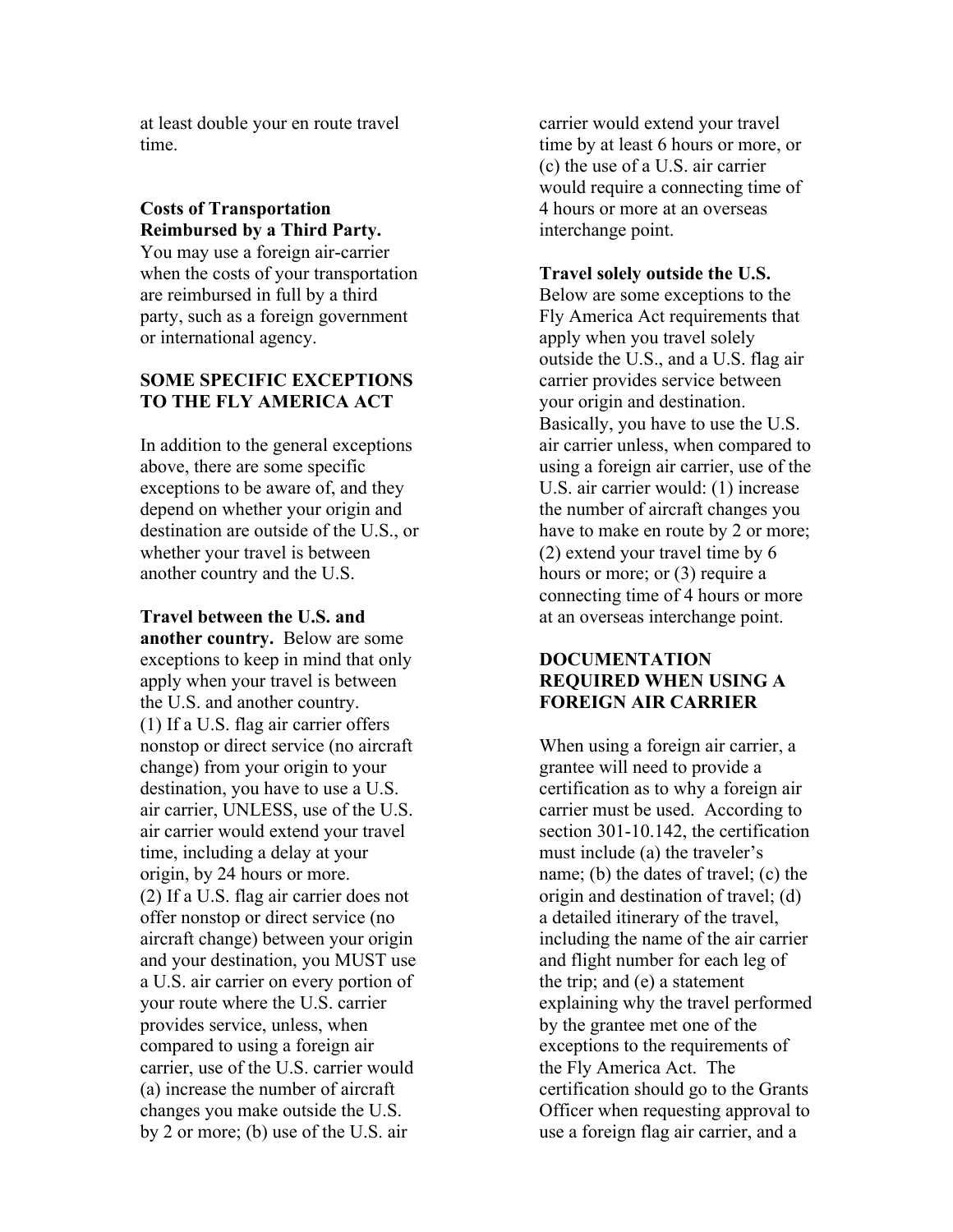copy of the certification should be kept in the grant file.

#### **LIABILITY FOR IMPROPERLY USING A FOREIGN AIR CARRIER**

Under the old regulations, when a traveler failed to use available U.S. flag air carrier service, the amount disallowed was based on the loss of revenues suffered by the U.S. flag air carrier as determined under a formula. This is no longer the case. Under the current regulations, a traveler will not be reimbursed for any transportation cost for which the traveler improperly used a foreign air carrier service.

and answer format, and should address most issues. Additionally, our office has prepared a checklist to assist in determining whether the travel in question may qualify for a waiver of the restrictions of the Act. A copy of the checklist is included at the end of this article. Also, ask if code shares exist when you are booking your flights out of the country and you are booked on a non-U.S. flagged air carrier. Further, be sure to provide the certification information required by the regulations when using a non-U.S. flag air carrier. Finally, if you have a question, seek guidance from our office. We can be reached on (202) 482-8035.

#### **HOW DO YOU COMPLY?**

The best way to maintain compliance with the restrictions of the Fly America Act is to familiarize yourself with the regulations. The regulations are in an easy question

## **FLY AMERICA ACT WAIVER CHECKLIST**

*(To assist in determining qualification for a waiver of the restrictions of the Fly America Act under 41 CFR Part 301-10, check the applicable statement(s) below. Use this checklist after January 1, 1999)*

Foreign air travel on a non-U.S. air carrier is financed by U.S. Government, or will be claimed as costs under an award. *(If you do not check this block, the restrictions of the Fly America Act do not apply. Check at least one of the statements below to qualify for a waiver of the restrictions of the Fly America*

| Act.)  |                                                                                 |
|--------|---------------------------------------------------------------------------------|
|        | Use of foreign air carrier is a matter of necessity because of: (Must check one |
| below) |                                                                                 |
|        | U.S. flag air carrier cannot provide the air transportation needed, e.g.        |
|        | Use of foreign air carrier is necessary for medical reasons.                    |
|        | Use of foreign air carrier is required to avoid unreasonable risk               |
|        | to traveler's safety. (see 41 CFR 301-10.138(b)(2) for supporting               |
|        | evidence needed)                                                                |
|        | Seat on U.S. air carrier in authorized class of service is                      |
|        | unavailable, seat on foreign air carrier in authorized class                    |
|        | of service is available.                                                        |
|        | Other. (Provide detailed explanation.)                                          |
|        | Use of U.S. flag air carrier will not accomplish the Department's mission.      |